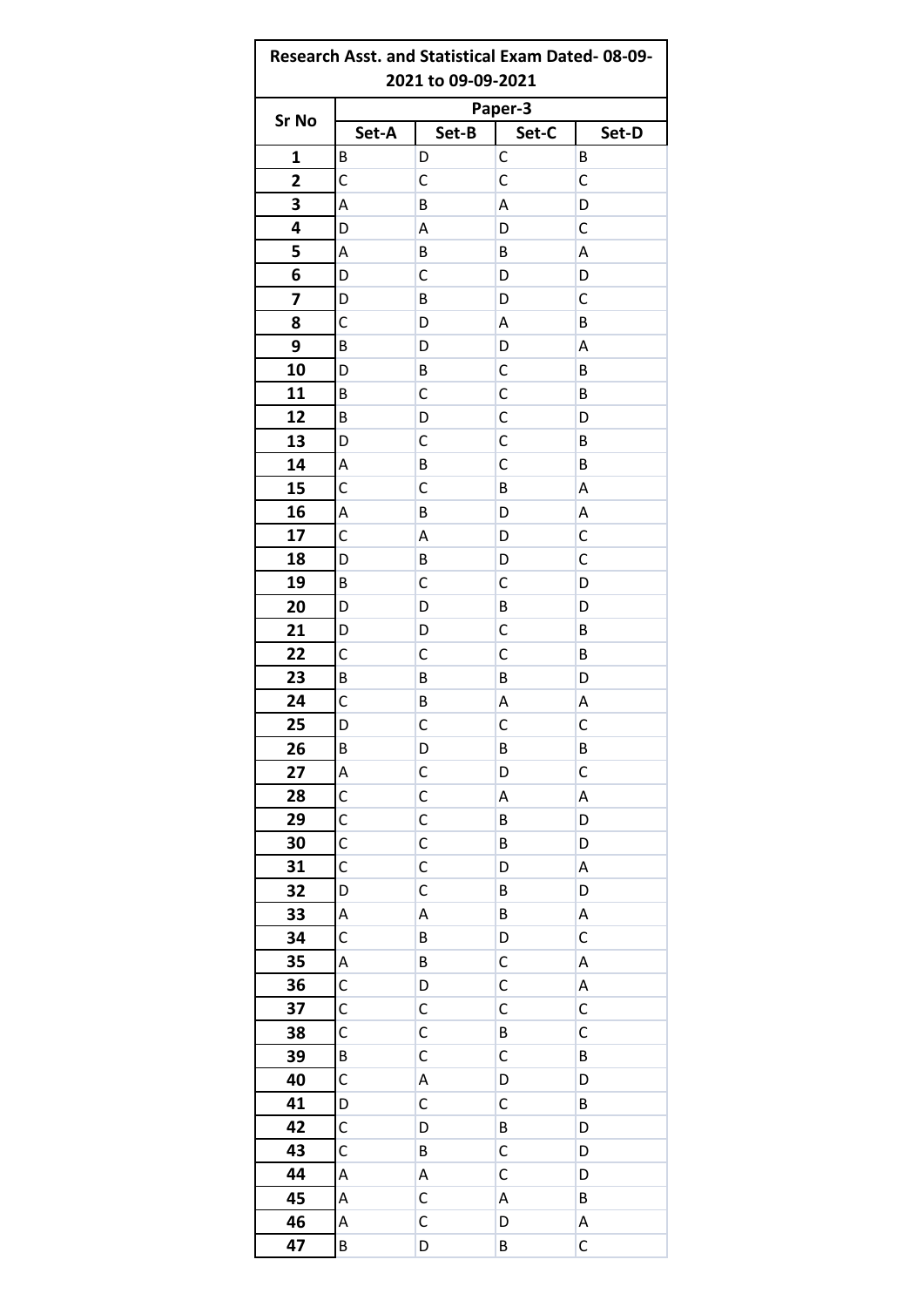| 48 | C            | C           | B            | D            |
|----|--------------|-------------|--------------|--------------|
| 49 | C            | $\mathsf C$ | D            | $\mathsf C$  |
| 50 | B            | $\mathsf C$ | B            | B            |
| 51 | D            | С           | C            | C            |
| 52 | D            | Α           | B            | C            |
| 53 | D            | B           | A            | C            |
| 54 | C            | B           | D            | B            |
| 55 | D            | А           | С            | B            |
| 56 | C            | D           | A            | C            |
| 57 | B            | А           | C            | C            |
| 58 | B            | D           | C            | C            |
| 59 | B            | D           | C            | A            |
| 60 | C            | А           | A            | $\sf B$      |
| 61 | D            | Α           | D            | D            |
| 62 | B            | D           | Α            | Α            |
| 63 | C            | С           | C            | C            |
| 64 | B            | С           | C            | C            |
| 65 | D            | C           | D            | A            |
| 66 | C            | B           | A            | C            |
| 67 | B            | B           | $\mathsf{C}$ | C            |
| 68 | D            | D           | A            | C            |
| 69 | B            | B           | C            | D            |
| 70 | C            | D           | D            | С            |
| 71 | D            | D           | D            | C            |
| 72 | B            | D           | C            | B            |
| 73 | C            | Α           | C            | B            |
| 74 | C            | С           | Α            | C            |
| 75 | D            | В           | D            | C            |
| 76 | C            | B           | C            | $\mathsf{C}$ |
| 77 | В            | В           | B            | B            |
| 78 | C            | C           | C            | B            |
| 79 | D            | С           | Α            | C            |
| 80 | А            | D           | A            | $\mathsf{C}$ |
| 81 | В            | B           | C            | C            |
| 82 | C            | Α           | B            | $\mathsf{C}$ |
| 83 | B            | С           | C            | С            |
| 84 | C            | D           | $\mathsf{C}$ | A            |
| 85 | B            | С           | B            | D            |
| 86 | А            | C           | B            | B            |
| 87 | Α            | B           | A            | Α            |
| 88 | Α            | D           | D            | D            |
| 89 | А            | B           | B            | C            |
| 90 | B            | С           | B            | B            |
| 91 | С            | C           | C            | B            |
| 92 | Α            | С           | A            | D            |
| 93 | C            | Α           | B            | C            |
| 94 | С            | С           | С            | D            |
| 95 | $\mathsf{C}$ | А           | $\mathsf{C}$ | C            |
| 96 | С            | Α           | B            | C            |
| 97 | $\mathsf{C}$ | D           | B            | D            |
| 98 | C            | C           | D            | C            |
|    |              |             |              |              |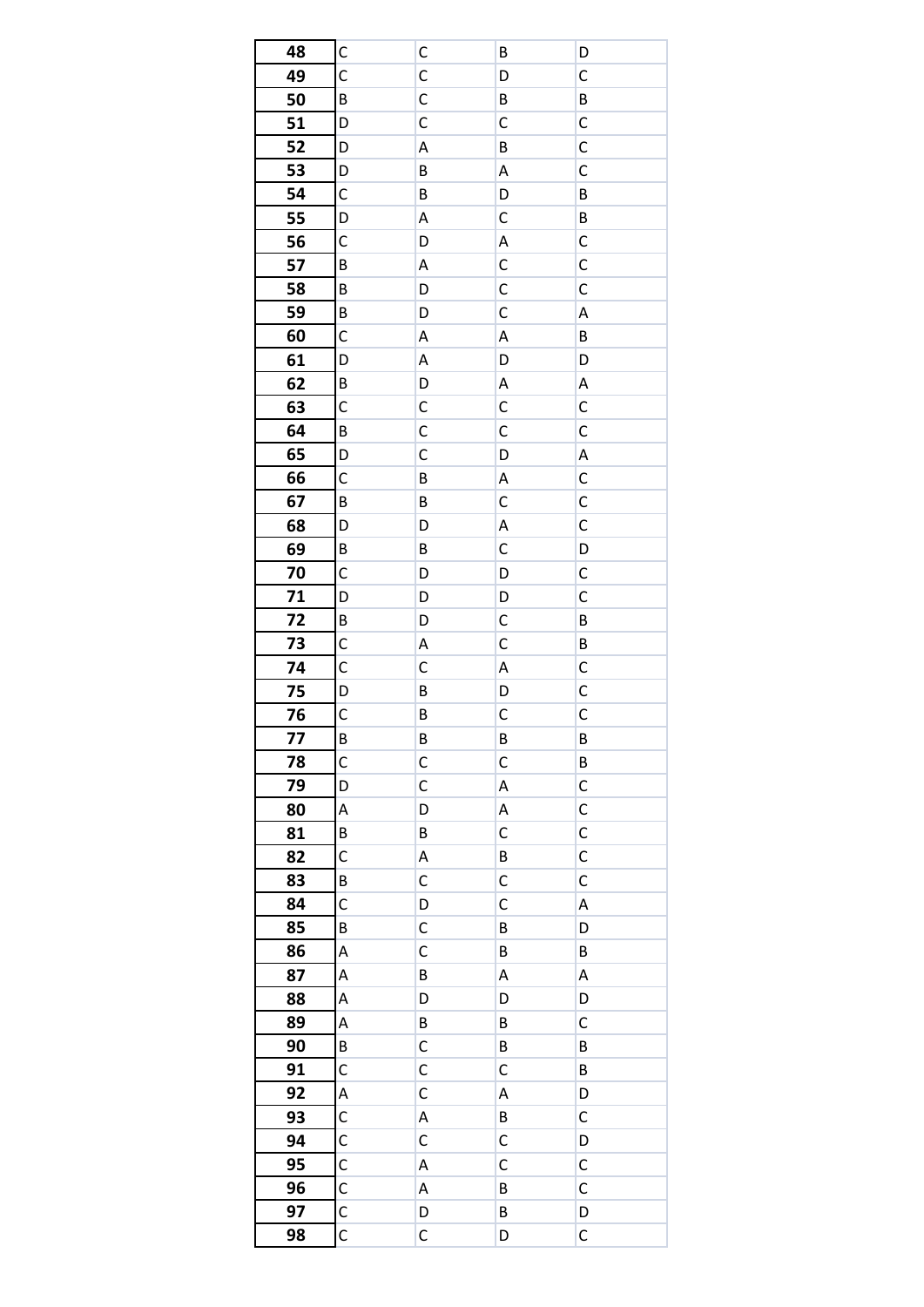|  |   | - |
|--|---|---|
|  | - | — |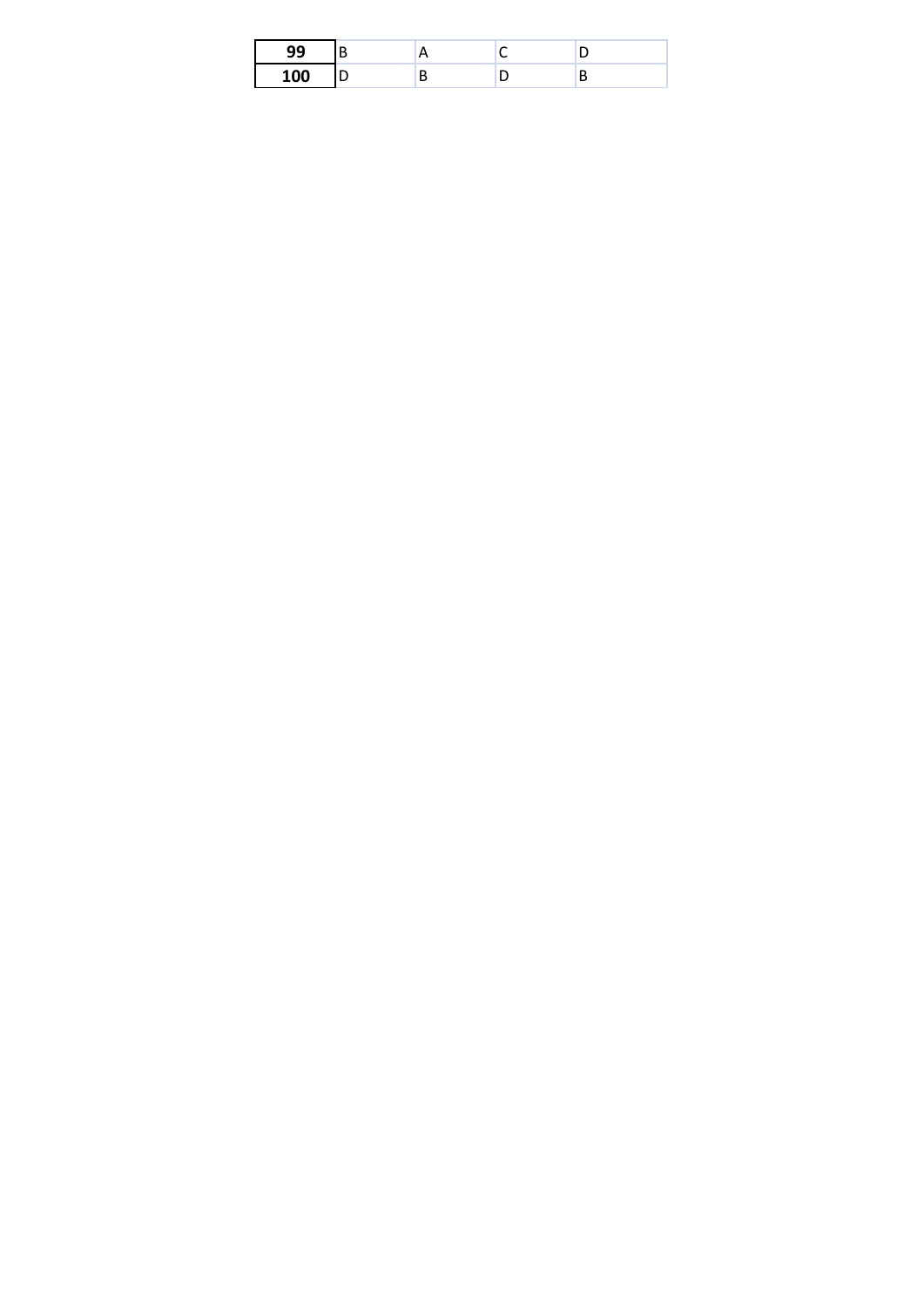## Research Asst. and Statistical Exam Dated-08-09-2021 to 09-09-2021

| Sr No                   | Paper-1      |       |              |             |  |
|-------------------------|--------------|-------|--------------|-------------|--|
|                         | Set-A        | Set-B | Set-C        | Set-D       |  |
| $\mathbf 1$             | В            | Α     | В            | В           |  |
| $\overline{\mathbf{c}}$ | D            | D     | C            | C           |  |
| 3                       | C            | А     | D            | B           |  |
| 4                       | D            | С     | В            | A           |  |
| 5                       | C            | А     | C            | C           |  |
| 6                       | А            | С     | В            | A           |  |
| 7                       | D            | В     | B            | C           |  |
| 8                       | C            | D     | A            | A           |  |
| 9                       | D            | D     | А            | D           |  |
| 10                      | D            | D     | С            | A           |  |
| 11                      | A            | С     | A            | D           |  |
| 12                      | A            | B     | B            | A           |  |
| 13                      | А            | В     | C            | D           |  |
| 14                      | B            | B     | C            | D           |  |
| 15                      | C            | В     | D            | B           |  |
| 16                      | D            | В     | В            | D           |  |
| 17                      | B            | D     | B            | D           |  |
| 18                      | A            | C     | Α            | B           |  |
| 19                      | C            | А     | А            | C           |  |
| 20                      | D            | А     | С            | A           |  |
| 21                      | A            | С     | D            | А           |  |
| 22                      | B            | D     | D            | D           |  |
| 23                      | D            | А     | А            | B           |  |
| 24                      | A            | C     | D            | B           |  |
| 25                      | B            | B     | Α            | B           |  |
| 26                      | C            | Α     | C            | А           |  |
| 27                      | $\mathsf{C}$ | D     | $\mathsf{C}$ | B           |  |
| 28                      | D            | D     | C            | B           |  |
| 29                      | C            | C     | $\mathsf C$  | A           |  |
| 30                      | B            | D     | D            | A           |  |
| 31                      | C            | С     | С            | С           |  |
| 32                      | D            | D     | B            | $\mathsf C$ |  |
| 33                      | D            | D     | A            | B           |  |
| 34                      | B            | B     | C            | D           |  |
| 35                      | D            | A     | C            | D           |  |
| 36                      | D            | С     | D            | C           |  |
| 37                      | D            | A     | D            | $\mathsf C$ |  |
| 38                      | $\mathsf C$  | A     | A            | А           |  |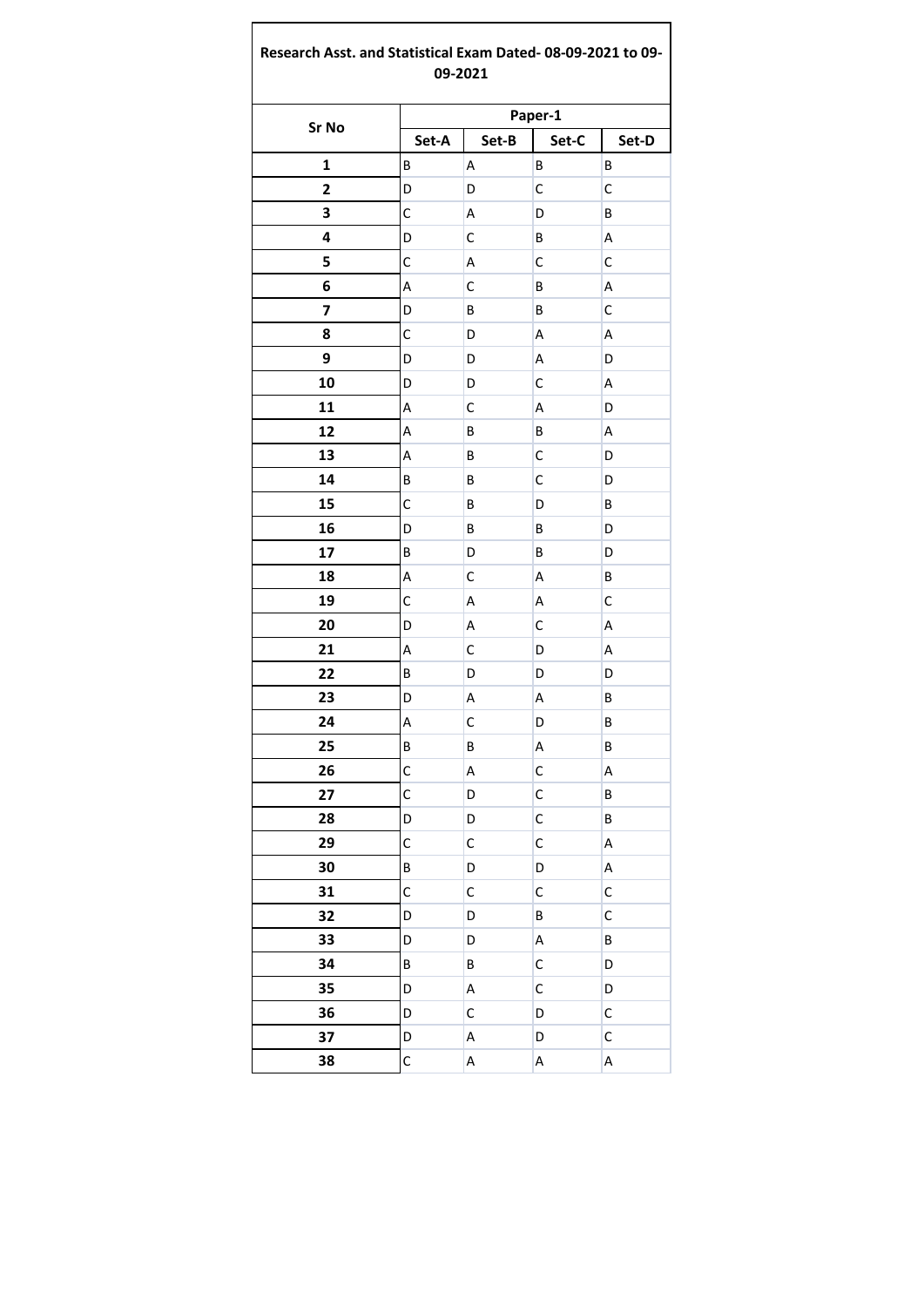## Research Asst. and Statistical Exam Dated-08-09-2021 to 09-09-2021

|       | Paper-1 |             |              |       |  |
|-------|---------|-------------|--------------|-------|--|
| Sr No | Set-A   | Set-B       | Set-C        | Set-D |  |
| 39    | А       | А           | D            | C     |  |
| 40    | B       | Α           | D            | A     |  |
| 41    | C       | В           | D            | А     |  |
| 42    | C       | B           | В            | В     |  |
| 43    | C       | $\mathsf C$ | C            | A     |  |
| 44    | D       | С           | А            | В     |  |
| 45    | A       | D           | D            | A     |  |
| 46    | C       | В           | А            | В     |  |
| 47    | B       | B           | В            | C     |  |
| 48    | A       | С           | D            | D     |  |
| 49    | A       | D           | D            | В     |  |
| 50    | C       | В           | C            | B     |  |
| 51    | A       | В           | В            | С     |  |
| 52    | C       | $\mathsf C$ | D            | А     |  |
| 53    | A       | В           | А            | B     |  |
| 54    | B       | В           | А            | А     |  |
| 55    | A       | В           | А            | C     |  |
| 56    | D       | D           | В            | C     |  |
| 57    | B       | В           | В            | B     |  |
| 58    | B       | В           | А            | A     |  |
| 59    | D       | Α           | В            | А     |  |
| 60    | A       | C           | D            | А     |  |
| 61    | В       | Α           | C            | А     |  |
| 62    | B       | $\mathsf C$ | D            | А     |  |
| 63    | С       | D           | C            | A     |  |
| 64    | A       | С           | В            | D     |  |
| 65    | B       | В           | В            | D     |  |
| 66    | C       | С           | D            | В     |  |
| 67    | B       | B           | D            | D     |  |
| 68    | A       | A           | D            | C     |  |
| 69    | С       | D           | B            | В     |  |
| 70    | C       | C           | А            | B     |  |
| 71    | D       | D           | B            | D     |  |
| 72    | C       | $\mathsf C$ | C            | B     |  |
| 73    | D       | С           | B            | D     |  |
| 74    | B       | D           | А            | С     |  |
| 75    | B       | D           | A            | A     |  |
| 76    | C       | С           | C            | В     |  |
| 77    | A       | A           | C            | C     |  |
| 78    | B       | D           | A            | D     |  |
| 79    | B       | В           | B            | D     |  |
| 80    | C       | A           | А            | C     |  |
| 81    | D       | A           | А            | D     |  |
| 82    | B       | C           | B            | С     |  |
| 83    | A       | D           | C            | B     |  |
| 84    | A       | Α           | $\mathsf{C}$ | D     |  |
|       |         |             |              |       |  |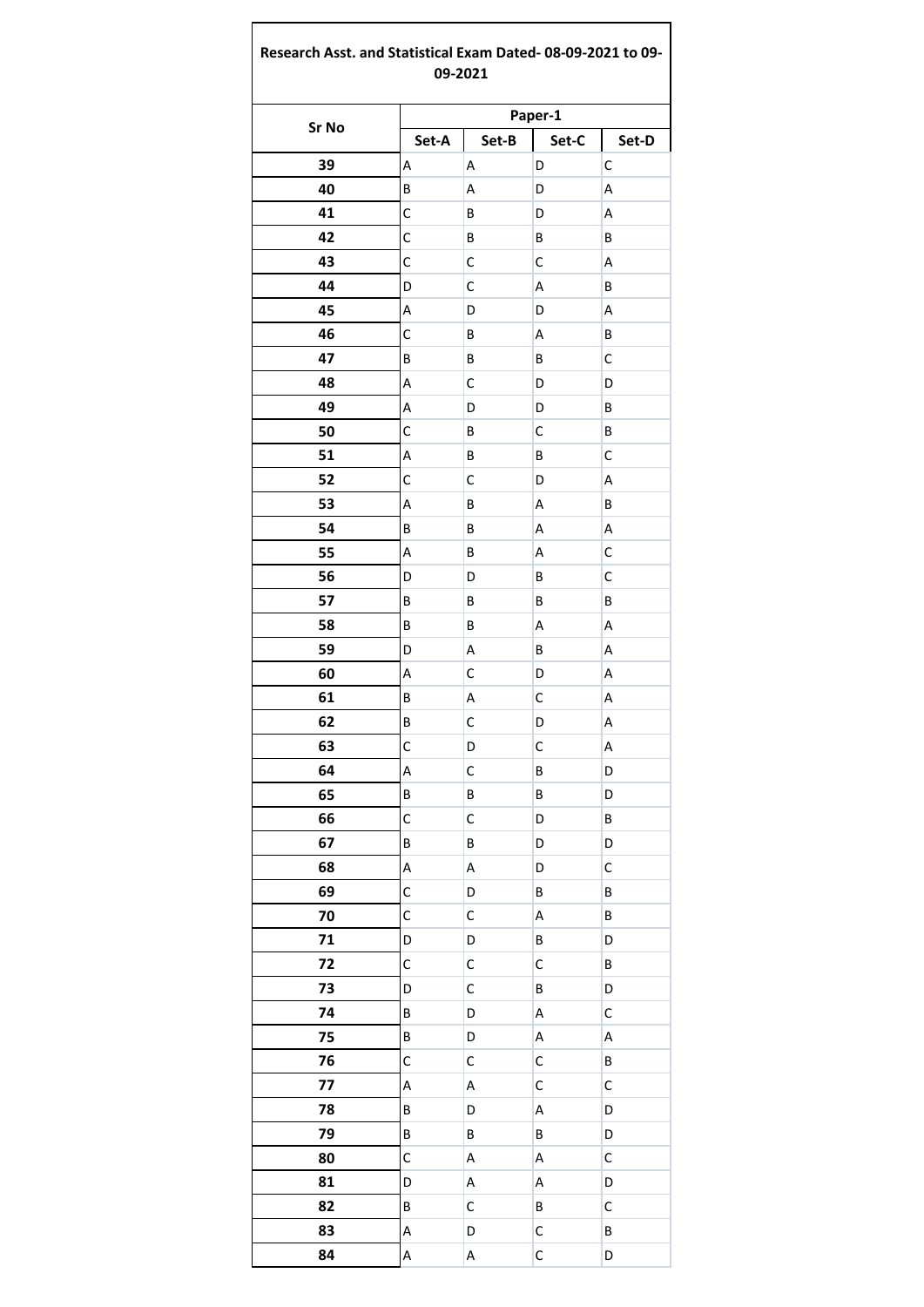## **Research Asst. and Statistical Exam Dated- 08-09-2021 to 09- 09-2021**

| Sr No | Paper-1 |       |       |       |  |
|-------|---------|-------|-------|-------|--|
|       | Set-A   | Set-B | Set-C | Set-D |  |
| 85    | С       | C     | C     | C     |  |
| 86    | D       | D     | A     | Α     |  |
| 87    | D       | B     | D     | D     |  |
| 88    | C       | C     | B     | С     |  |
| 89    | D       | C     | C     | D     |  |
| 90    | B       | A     | A     | C     |  |
| 91    | B       | D     | D     | C     |  |
| 92    | Α       | B     | B     | D     |  |
| 93    | Α       | Α     | D     | D     |  |
| 94    | Α       | Α     | D     | D     |  |
| 95    | D       | A     | B     | C     |  |
| 96    | B       | B     | B     | B     |  |
| 97    | А       | Α     | D     | B     |  |
| 98    | А       | Α     | А     | С     |  |
| 99    | D       | D     | С     | С     |  |
| 100   | В       | D     | А     | D     |  |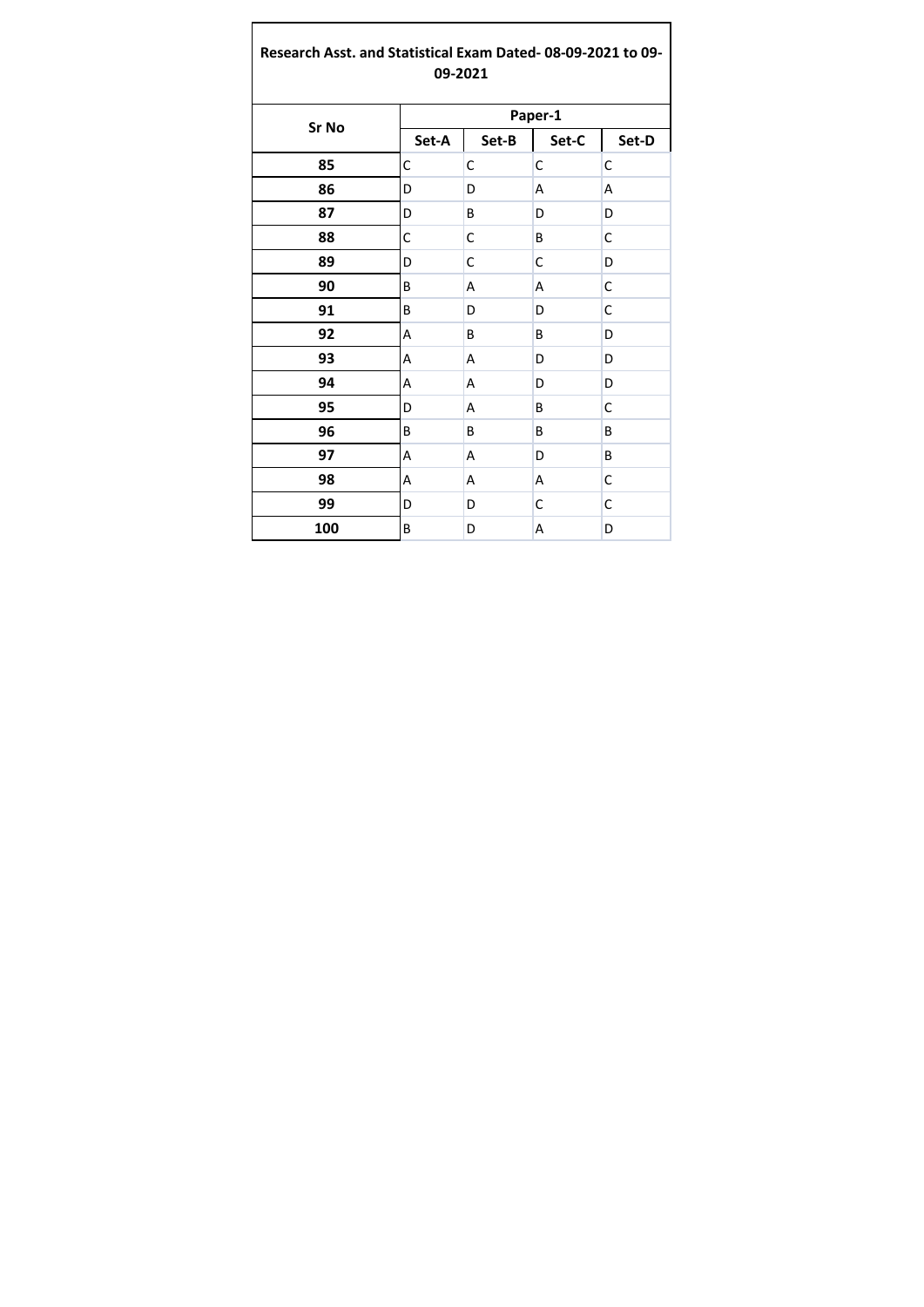| <b>Sr No</b>            |              | Paper-2     |              |              |  |
|-------------------------|--------------|-------------|--------------|--------------|--|
|                         | Set-A        | Set-B       | Set-C        | Set-D        |  |
| $\mathbf{1}$            | Α            | Α           | Α            | C            |  |
| $\overline{\mathbf{2}}$ | $\mathsf C$  | D           | C            | A            |  |
| 3                       | B            | D           | D            | D            |  |
| 4                       | D            | С           | Α            | Α            |  |
| 5                       | D            | Α           | С            | C            |  |
| 6                       | B            | А           | D            | D            |  |
| 7                       | D            | А           | D            | A            |  |
| 8                       | Α            | C           | C            | C            |  |
| 9                       | D            | D           | D            | D            |  |
| 10                      | C            | B           | Α            | B            |  |
| 11                      | C            | B           | Α            | Α            |  |
| 12                      | D            | D           | C            | D            |  |
| 13                      | C            | А           | C            | C            |  |
| 14                      | B            | C           | D            | D            |  |
| 15                      | B            | $\mathsf C$ | B            | $\mathsf C$  |  |
| 16                      | C            | B           | $\mathsf C$  | A            |  |
| 17                      | C            | А           | C            | A            |  |
| 18                      | Α            | D           | $\mathsf{C}$ | B            |  |
| 19                      | B            | B           | D            | D            |  |
| 20                      | D            | Α           | B            | B            |  |
| 21                      | A            | $\mathsf C$ | $\mathsf{C}$ | $\mathsf{C}$ |  |
| 22                      | $\mathsf C$  | D           | B            | A            |  |
| 23                      | C            | $\mathsf C$ | $\mathsf{C}$ | D            |  |
| 24                      | D            | D           | B            | D            |  |
| 25                      | C            | B           | $\mathsf{C}$ | A            |  |
| 26                      | B            | D           | B            | Α            |  |
| 27                      | $\mathsf{C}$ | $\mathsf C$ | B            | $\mathsf C$  |  |
| 28                      | D            | D           | $\mathsf{C}$ | $\mathsf A$  |  |
| 29                      | $\mathsf C$  | D           | B            | $\mathsf C$  |  |
| 30                      | C            | $\mathsf C$ | D            | D            |  |
| 31                      | D            | B           | $\mathsf C$  | D            |  |
| 32                      | B            | D           | C            | D            |  |
| 33                      | C            | D           | B            | D            |  |
| 34                      | D            | $\mathsf C$ | B            | B            |  |
| 35                      | D            | C           | D            | $\mathsf C$  |  |
| 36                      | C            | $\mathsf C$ | $\mathsf C$  | $\mathsf C$  |  |
| 37                      | B            | C           | D            | $\mathsf C$  |  |
| 38                      | А            | D           | C            | $\mathsf C$  |  |
| 39                      | D            | B           | D            | $\mathsf C$  |  |
| 40                      | $\mathsf{C}$ | $\mathsf C$ | $\mathsf C$  | $\mathsf C$  |  |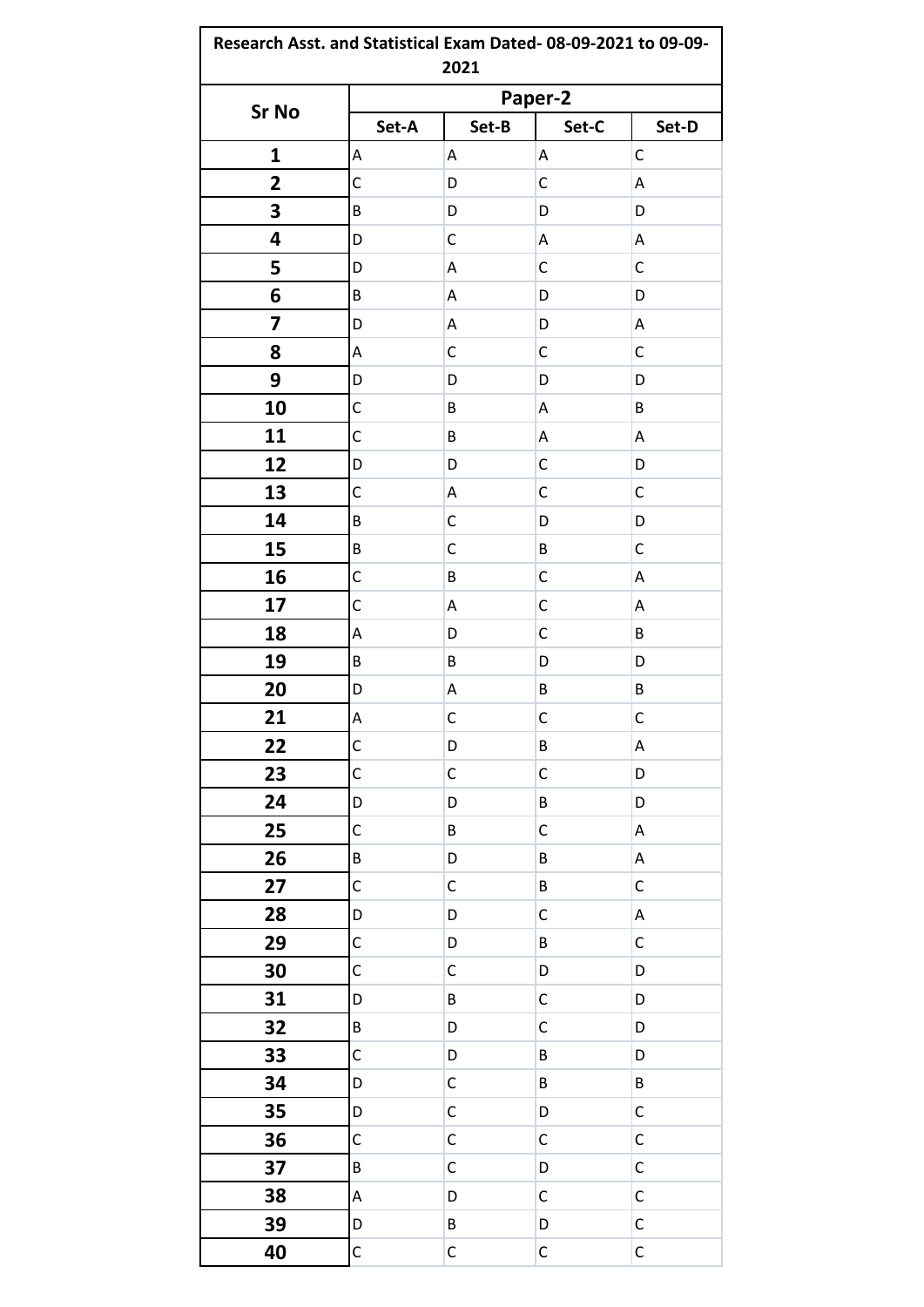|              |             | 2021        |              |             |  |
|--------------|-------------|-------------|--------------|-------------|--|
|              | Paper-2     |             |              |             |  |
| <b>Sr No</b> | Set-A       | Set-B       | Set-C        | Set-D       |  |
| 41           | D           | D           | D            | B           |  |
| 42           | C           | B           | B            | D           |  |
| 43           | B           | C           | Α            | D           |  |
| 44           | $\mathsf C$ | C           | Α            | B           |  |
| 45           | C           | C           | А            | B           |  |
| 46           | B           | А           | D            | C           |  |
| 47           | Α           | C           | B            | B           |  |
| 48           | D           | А           | С            | B           |  |
| 49           | B           | C           | Α            | D           |  |
| 50           | Α           | D           | C            | D           |  |
| 51           | B           | B           | D            | D           |  |
| 52           | D           | D           | C            | С           |  |
| 53           | А           | C           | Α            | D           |  |
| 54           | А           | C           | Α            | D           |  |
| 55           | $\mathsf C$ | D           | C            | C           |  |
| 56           | Α           | C           | D            | B           |  |
| 57           | $\mathsf C$ | А           | D            | D           |  |
| 58           | A           | C           | D            | B           |  |
| 59           | C           | D           | C            | B           |  |
| 60           | C           | А           | А            | C           |  |
| 61           | A           | D           | $\mathsf C$  | $\mathsf C$ |  |
| 62           | D           | $\mathsf C$ | B            | D           |  |
| 63           | B           | D           | $\mathsf{C}$ | $\mathsf C$ |  |
| 64           | $\mathsf C$ | $\mathsf C$ | D            | $\mathsf C$ |  |
| 65           | A           | А           | D            | A           |  |
| 66           | $\mathsf C$ | А           | $\mathsf{C}$ | $\mathsf C$ |  |
| 67           | C           | $\mathsf C$ | D            | $\mathsf C$ |  |
| 68           | D           | $\mathsf C$ | $\mathsf{C}$ | D           |  |
| 69           | D           | D           | B            | $\mathsf C$ |  |
| 70           | B           | $\mathsf C$ | $\mathsf C$  | $\mathsf C$ |  |
| 71           | $\mathsf C$ | $\mathsf C$ | $\mathsf{C}$ | B           |  |
| 72           | C           | B           | $\mathsf C$  | B           |  |
| 73           | D           | C           | D            | $\mathsf C$ |  |
| 74           | B           | D           | $\mathsf C$  | D           |  |
| 75           | C           | C           | $\mathsf C$  | B           |  |
| 76           | С           | D           | D            | A           |  |
| 77           | C           | А           | $\mathsf C$  | A           |  |
| 78           | А           | А           | А            | A           |  |
| 79           | C           | C           | D            | B           |  |
| 80           | D           | Α           | B            | D           |  |